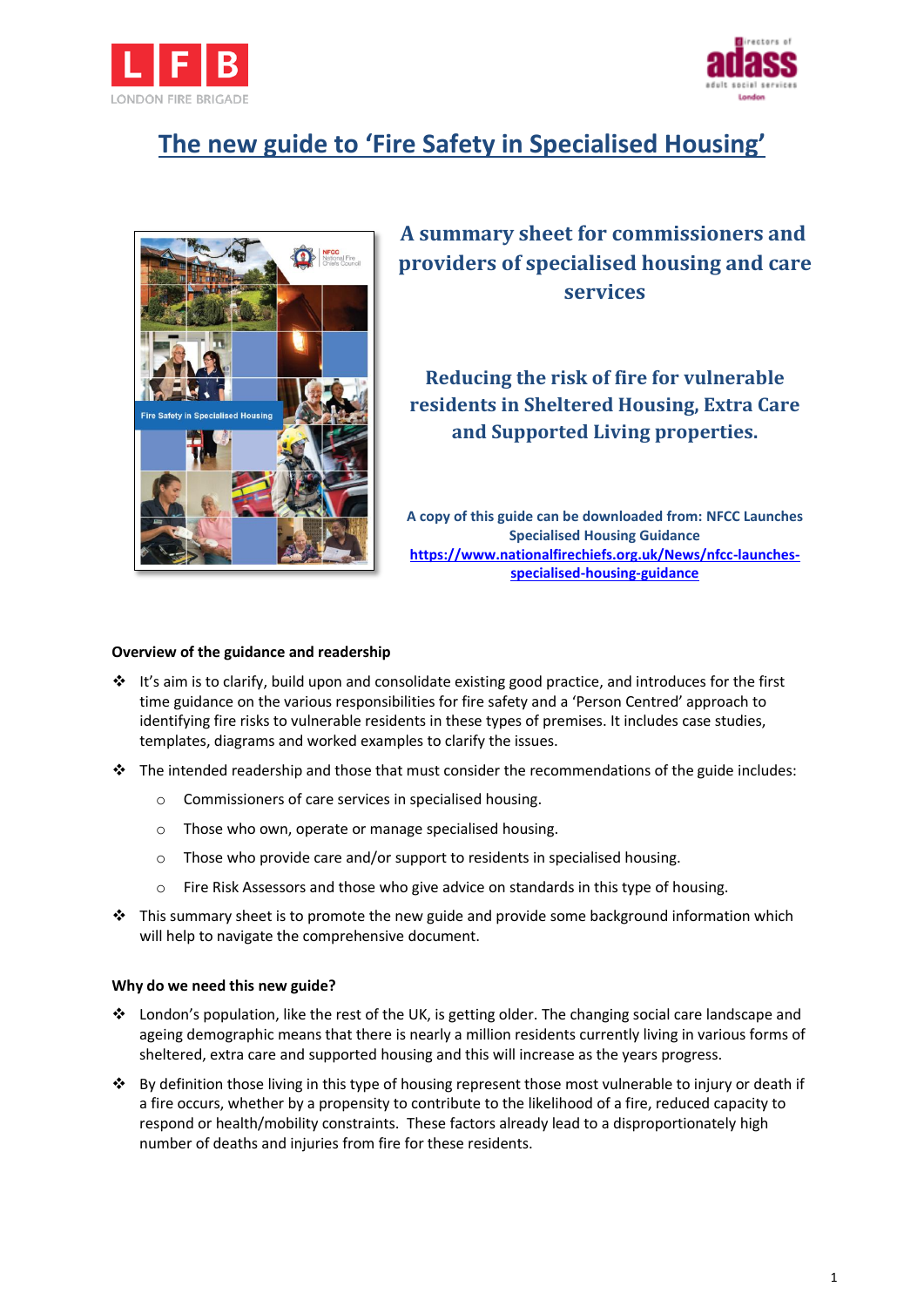



 $\triangle$  A lack of understanding of this increased vulnerability and a proper assessment of the fire risks, means that additional fire protection measures are overlooked and avoidable deaths and injuries will continue to occur – impacting severely on the victim, their families, carers and neighbours, and the community around them.

## **Key Features, new guidance and requirements**

## **1. Responsibilities for the management of fire safety in Specialised Housing**

Section I of the new guide emphasises and outlines the legal requirement for the various responsibilities of commissioners, care providers and housing providers to be agreed and documented, and provides a simple matrix document for this purpose. A copy of this is attached to this paper.

## **2. The Person Centred Fire Risk Assessment (PCFRA)**

- Section D and Appendix 4 of the new guide outlines the **Person Centred Fire Risk Assessment** and a template for this process. The steps in this assessment are:
	- $\circ$  Step 1: Consider characteristics, behaviours and capabilities of the resident that may lead to fire
	- o Step 2: Determine the potential causes of fire and the existing measures to prevent fire.
	- o Step 3: Identify any circumstances that could lead to the rapid development of fire.
	- o Step 4: Identify existing measures to protect the resident if fire occurs.
	- o Step 5: Consider capacity of resident to respond appropriately to fire alarm signals or signs of fire.
	- o Step 6: Consider ability of resident to make their way to safety.
	- o Step 7: Determine the level of risk to the resident from fire
	- o Step 8: Prepare action plan.
	- o Step 9: Determine period for review of the assessment.

*Step by step process from[: NFCC Fire Safety in Specialised Housing,](https://www.nationalfirechiefs.org.uk/write/MediaUploads/NFCC%20Guidance%20publications/NFCC_Specialised_Housing_Guidance_-_Copy.pdf) page 87.* 

- $\bullet$  A simple two page 'hazard spotting' checklist has also been developed specifically for anyone or any organisation that has contact with vulnerable residents - family members, informal or paid carers, housing providers/managers/ wardens, adult Social Care, Health or Care Services Providers. It will enable them to identify residents at higher risk and guide them on the actions to be taken. An editable Word copy of this is attached to this document and is also available from the London Fire Brigade Website.
- Section G of the guide then provides guidance on managing the fire risks and additional protection measures that can be provided for higher risk residents.
- Section I of the guide emphasises that collaboration and cooperation between commissioners, care providers and housing providers will be essential if higher risk residents are to be identified and additional care planning/control measures implemented to keep them safe.

### **3. Fire protection, guidance and other control measures**

- Section H emphasises the importance of Fire Compartmentation and introduces new guidance on fire barriers in roof voids.
- Sections G and H emphasise and provide new guidance on the importance of smoke/heat alarms throughout flats in sheltered/extra care housing - with remote monitoring by alarm receiving centres.
- Appendix 5 emphasises and provides new guidance on the storage and charging of mobility scooters in these types of premises.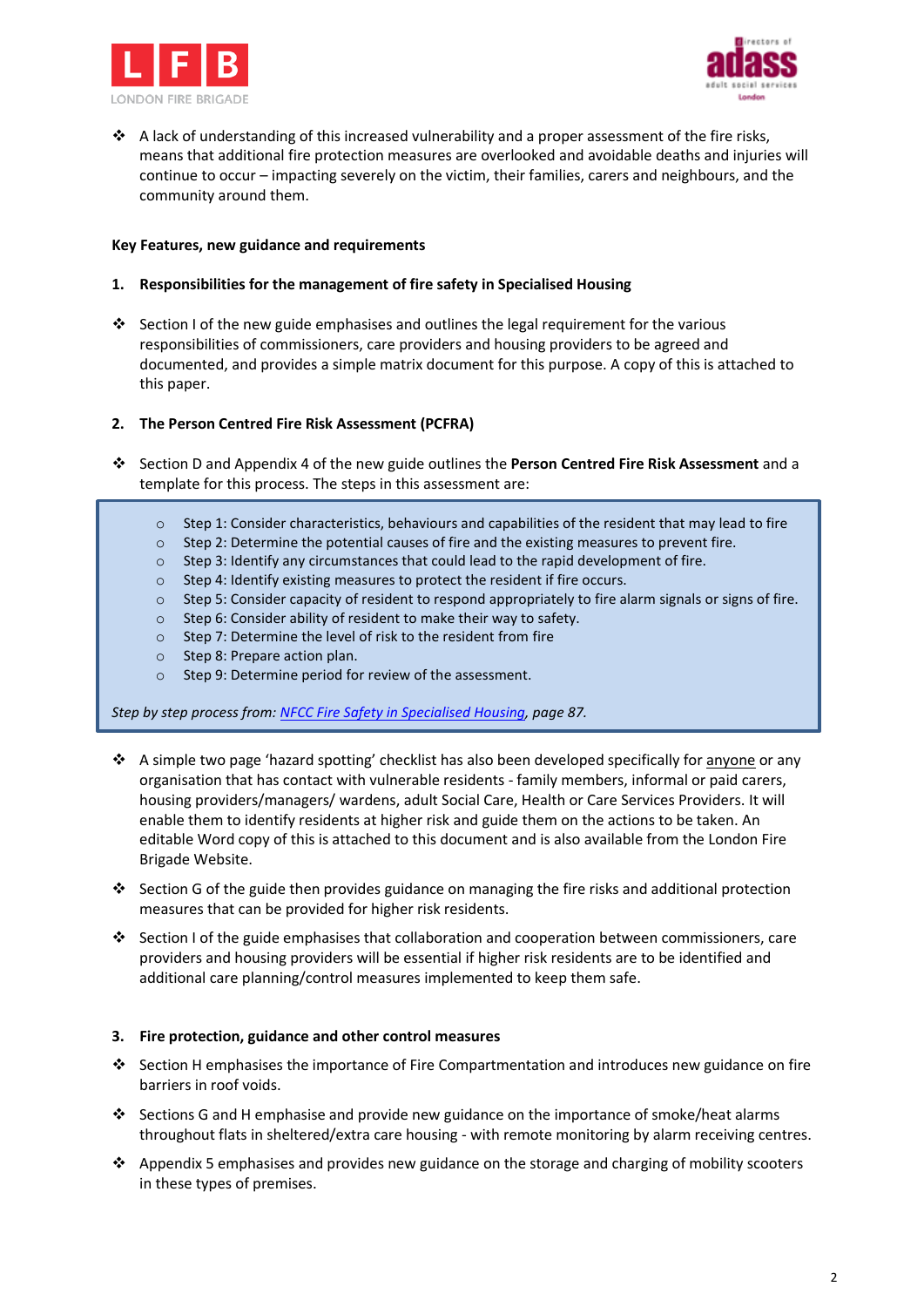



## **Fire Safety in Specialised Housing**

**The Table below provides a brief summary of each chapter in the new guide and who each section is most applicable to:**

| <b>Sections</b>                                                                         | Key           | <b>Summary</b>                                                                                                                                                                                                                                                                                                                                                                                                                                                                                                                                                                                                                                                                                    | <b>Essential reading for:</b>                                                                                                                                                                            |
|-----------------------------------------------------------------------------------------|---------------|---------------------------------------------------------------------------------------------------------------------------------------------------------------------------------------------------------------------------------------------------------------------------------------------------------------------------------------------------------------------------------------------------------------------------------------------------------------------------------------------------------------------------------------------------------------------------------------------------------------------------------------------------------------------------------------------------|----------------------------------------------------------------------------------------------------------------------------------------------------------------------------------------------------------|
|                                                                                         | <b>Points</b> |                                                                                                                                                                                                                                                                                                                                                                                                                                                                                                                                                                                                                                                                                                   |                                                                                                                                                                                                          |
| Part A: Fires in<br>specialised housing<br>and their impact                             | page:<br>29   | Contains an analysis of fires in specialised housing that concludes:<br>$\bullet$<br>Vulnerable residents are at higher risk<br>$\circ$<br>The greatest risk of death is for those in the room in which the fire started<br>$\circ$<br>The most significant influences on fire risk are the 'people factors', such as age, physical disability and cognitive<br>$\circ$<br>difficulties.<br>The recommendations include:<br>$\bullet$<br>Conducting a 'person centred fire risk assessment' for residents to identify those at higher risk<br>$\circ$<br>Extra fire detection, watermist and sprinkler systems can reduce the risk of death/ harm where a higher risk is<br>$\circ$<br>identified | Commissioners<br>$\bullet$<br><b>Housing Providers</b><br>$\bullet$<br>Care providers<br><b>Fire Risk Assessors</b><br>$\bullet$                                                                         |
| Part B: Fire safety -<br>how specialised<br>housing differs<br>from other<br>residences | 39-40         | General principles of fire safety in specialised housing.<br>$\bullet$<br>Compartmentation in supported housing is not normally adequate to support a 'stay put' strategy; therefore, it may be<br>$\bullet$<br>necessary to evacuate all residents during a fire.<br>Sheltered housing schemes generally do not have staff available to support the evacuation therefore those with mobility<br>and other issues may find escape difficult.<br>A person centred risk assessment may indicate that additional fire safety measures may need to be put in place for these<br>$\bullet$<br>residents.                                                                                               | Commissioners<br>$\bullet$<br><b>Housing Providers</b><br>Care providers<br>$\bullet$<br><b>Fire Risk Assessors</b>                                                                                      |
| Part C: The law<br>governing fire<br>safety in<br>specialised housing                   | 59-60         | The legal framework in relation to fire safety in specialised housing.<br>$\bullet$<br>Detailed information on building legislation that is applicable to specialised housing.<br>$\bullet$<br>Application of the Housing Act 2004 and defines the role of the enforcing authorities in keeping residents lawfully safe.<br>$\bullet$<br>The FSO imposes duties to carry out fire risk assessments and maintain fire safety measures on various responsible<br>$\bullet$<br>people. This can include care providers and contractors.                                                                                                                                                              | Commissioners<br>$\bullet$<br><b>Housing Providers</b><br>$\bullet$<br>Care providers<br><b>Fire Risk Assessors</b><br>$\bullet$                                                                         |
| Part D: The person-<br>centred approach                                                 | 79            | Background to the person centred fire risk assessment to identify residents at a higher risk from fire.<br>$\bullet$<br>The London Fire Brigade 'Person Centred Fire Risk Assessment Checklist' has been developed for front line staff to<br>$\bullet$<br>support this approach.                                                                                                                                                                                                                                                                                                                                                                                                                 | Commissioners<br>$\bullet$<br><b>Care Providers</b><br>$\bullet$<br><b>Housing Providers</b><br>$\bullet$<br><b>Fire Risk Assessors</b><br>$\bullet$<br>Carers<br>$\bullet$<br>Housing Wardens/ Managers |
| Part E: Fire risk<br>assessment for<br>specialised housing<br>premises                  | 89            | Principles and methodology of the building fire risk assessment.<br>$\bullet$<br>Different types of fire risk assessment that may be suitable for the premises, as well as who is responsible for carrying this<br>$\bullet$<br>out.                                                                                                                                                                                                                                                                                                                                                                                                                                                              | <b>Housing Providers</b><br><b>Fire Risk Assessors</b>                                                                                                                                                   |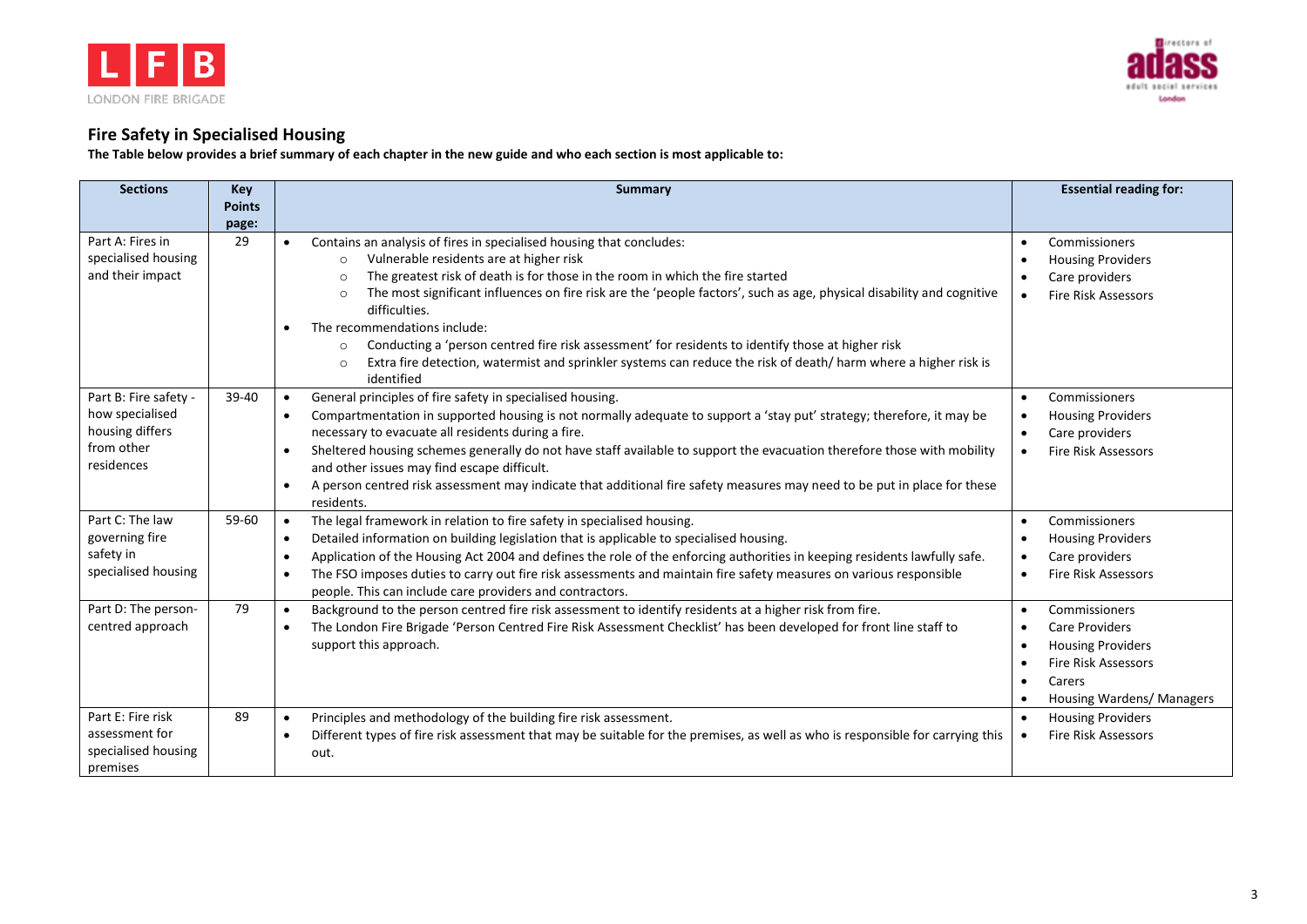



| <b>Sections</b>                                                     | <b>Key Points</b><br>page: | <b>Summary</b><br>$\bullet$                                                                                                                                                                                                                                                                                                                                                                                                                                                                                                                                                                                                                                                                                                                                                                    | <b>Essential reading for:</b>                                                                                                                                                                  |
|---------------------------------------------------------------------|----------------------------|------------------------------------------------------------------------------------------------------------------------------------------------------------------------------------------------------------------------------------------------------------------------------------------------------------------------------------------------------------------------------------------------------------------------------------------------------------------------------------------------------------------------------------------------------------------------------------------------------------------------------------------------------------------------------------------------------------------------------------------------------------------------------------------------|------------------------------------------------------------------------------------------------------------------------------------------------------------------------------------------------|
| Part F: Preventing<br>fires in the building                         | 107                        | Primarily aimed at landlords and those that manage fire safety in buildings of this kind.<br>$\bullet$<br>Practical measures to prevent fires caused by the fire hazards commonly found in specialised housing.<br>$\bullet$<br>Detail about potential hazards such as cooking, smoking, arson, electrical hazards, mobility scooters and housekeeping.<br>$\bullet$<br>Policies that should be implemented to mitigate the risk.<br>Behaviours and habits of residents, such as hoarding and smoking, and liaison with external agencies and relatives.                                                                                                                                                                                                                                       | Housing providers<br>Housing<br>Wardens/Managers                                                                                                                                               |
| Part G: Managing fire<br>risk - fire protection<br>for the person   | 139-140                    | The person-centred approach to consider how a fire might start and various fire safety measures that can be applied to<br>$\bullet$<br>reduce the risk to vulnerable residents.<br>Mental capacity should be considered as fire safety measures have less impact if residents are not able to respond<br>$\bullet$<br>effectively.<br>The level of need might mean that the risk cannot be reduced sufficiently in their current dwelling, even with the<br>$\bullet$<br>control measures advocated in a person-centred approach. This may lead to the resident being considered for more<br>suitable accommodation.                                                                                                                                                                           | Commissioners<br><b>Housing Providers</b><br>$\bullet$<br><b>Care Providers</b><br>$\bullet$<br>Carers<br>Housing Wardens/<br>$\bullet$<br>Managers<br><b>Fire Risk Assessors</b><br>$\bullet$ |
| Part H: Managing fire<br>risk - fire protection<br>for the building | 153-154                    | How various fire safety measures may be applied in a building to reduce risk.<br>$\bullet$<br>Provides a 'Decision Flowchart for Assessing the Adequacy of Fire Safety Measures in Existing Premises'.<br>$\bullet$<br>Details of fire detection, smoke alarms, fire extinguishers, signage and the use of telecare systems.<br>$\epsilon$                                                                                                                                                                                                                                                                                                                                                                                                                                                     | <b>Housing Providers</b><br>$\bullet$<br><b>Fire Risk Assessors</b>                                                                                                                            |
| Part I: Managing fire<br>risk - ongoing control                     | 229                        | Particularly aimed at landlords and others with the responsibility for the ongoing control of fire safety.<br>$\bullet$<br>Recommendations are:<br>The need for a defined fire safety policy, with one organisation taking the lead in overseeing it's<br>$\circ$<br>implementation<br>There should be a matrix of responsibility recorded where a number of different organisations have a role to<br>$\circ$<br>play in management of fire safety.<br>The need for testing and maintenance of fire safety provisions.<br>$\circ$<br>All agencies that engage with residents are to consider the safety of residents from fire by identifying hazards<br>$\circ$<br>and those that are at a higher risk from fire.<br>All staff should be given adequate fire safety instructions.<br>$\circ$ | Housing providers<br><b>Fire Risk Assessors</b>                                                                                                                                                |
|                                                                     |                            | Appendices - useful templates, case studies, worked examples etc :                                                                                                                                                                                                                                                                                                                                                                                                                                                                                                                                                                                                                                                                                                                             |                                                                                                                                                                                                |
|                                                                     |                            | Appendix 1: Summary of fire protection measures for sheltered, extra care and supported housing                                                                                                                                                                                                                                                                                                                                                                                                                                                                                                                                                                                                                                                                                                |                                                                                                                                                                                                |
| Appendix 2: Steps in a building fire risk assessment                |                            | Appendix 3: Selecting a competent professional fire risk assessor                                                                                                                                                                                                                                                                                                                                                                                                                                                                                                                                                                                                                                                                                                                              |                                                                                                                                                                                                |
| Appendix 4: Steps in a person-centred fire risk assessment          |                            |                                                                                                                                                                                                                                                                                                                                                                                                                                                                                                                                                                                                                                                                                                                                                                                                |                                                                                                                                                                                                |
| Appendix 5: Further guidance on mobility scooters                   |                            |                                                                                                                                                                                                                                                                                                                                                                                                                                                                                                                                                                                                                                                                                                                                                                                                |                                                                                                                                                                                                |
| Appendix 6: Guidance when commissioning Telecare services           |                            |                                                                                                                                                                                                                                                                                                                                                                                                                                                                                                                                                                                                                                                                                                                                                                                                |                                                                                                                                                                                                |
| Appendix 7: Fire safety advice for residents                        |                            |                                                                                                                                                                                                                                                                                                                                                                                                                                                                                                                                                                                                                                                                                                                                                                                                |                                                                                                                                                                                                |
| Appendix 8: Examples of fire action notices                         |                            |                                                                                                                                                                                                                                                                                                                                                                                                                                                                                                                                                                                                                                                                                                                                                                                                |                                                                                                                                                                                                |
| Appendices 9-14: Case studies and worked examples                   |                            |                                                                                                                                                                                                                                                                                                                                                                                                                                                                                                                                                                                                                                                                                                                                                                                                |                                                                                                                                                                                                |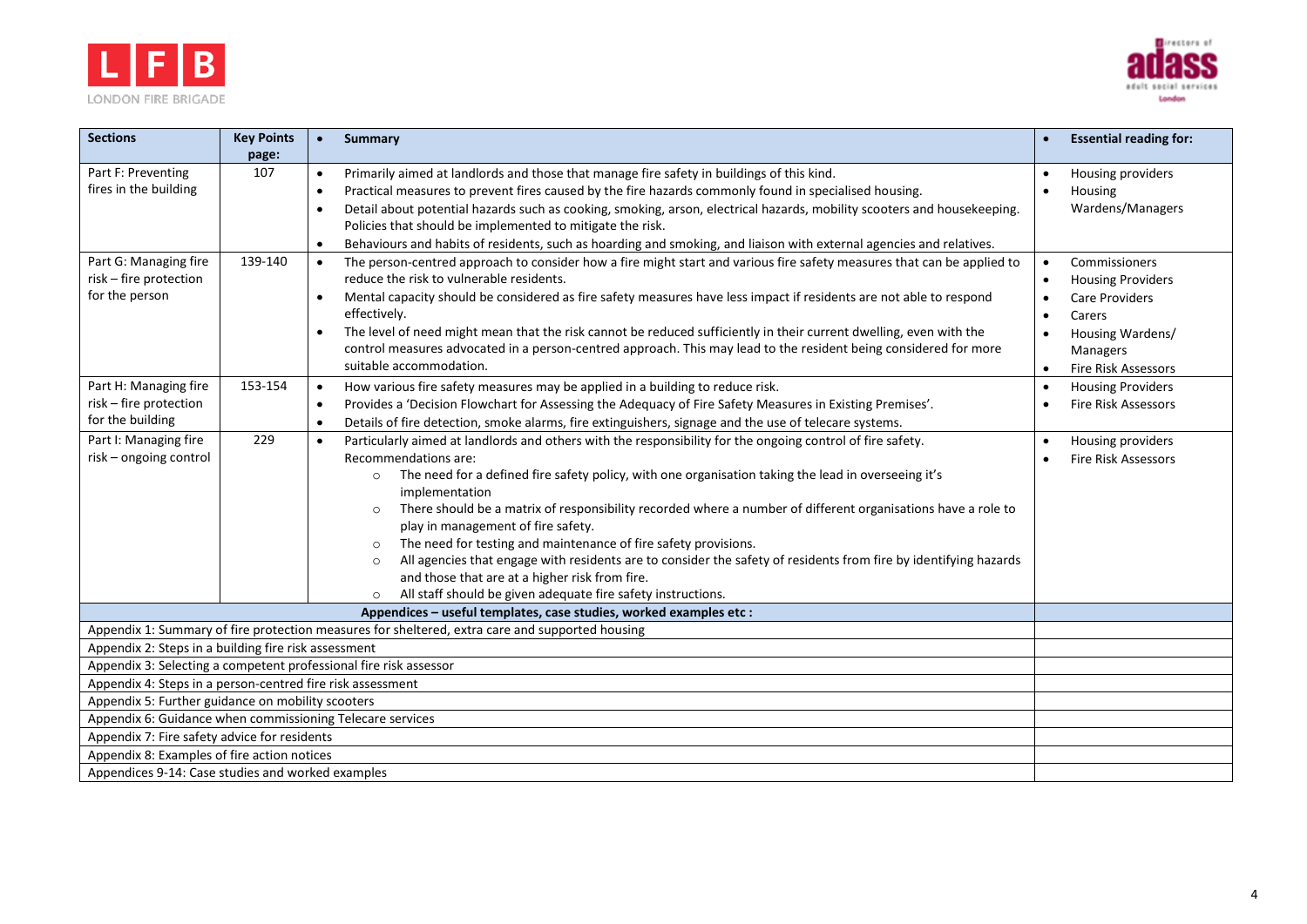



# **Responsibility for fire safety in 'Specialised Housing' (Sheltered Housing, Extra Care Sheltered Housing, Supported Living/Hostels)**

- 1. In all Specialised Housing buildings there will be one organisation or person that is the 'Responsible Person' under the Regulatory Reform (Fire Safety) Order 2005. This organisation or person has the legal responsibility to take general fire precautions and ensure that they are complied with.
- 2. The 'Responsible Person' will depend on the nature of the premises, its occupancy and operation but will be one of the following:
	- The organisation or person that employs people to work in the premises,
	- The organisation or person that has control of the premises,
	- The organisation or person that is the owner of the premises.
- 3. In addition, in some Specialised Housing there may be several organisations or persons that have, to any extent, control of those premises or an obligation in relation to:
	- the maintenance or repair of any premises, including anything in or on premises; or
	- the safety of any premises,

and therefore they may also have duties imposed by the Regulatory Reform (Fire Safety) Order 2005.

- 4. There should be formal agreements between the 'Responsible Person' and these additional duty holders in relation to these controls, obligations and duties, and these should be documented in legal agreements, leases and maintenance contracts as necessary.
- 5. In situations where there are several organisations or persons with control or obligations there is greater potential for significant matters to be overlooked (e.g. because every duty holder assumes that some aspect of fire safety management is the responsibility of another duty holder).
- 6. To avoid such a situation arising, it is therefore important that the 'Responsible Person' and/or one of the additional relevant duty holders takes overall responsibility for coordinating all arrangements for general fire precautions, management and compliance, so that no key aspects of fire safety are overlooked.

## **'Matrix of Responsibilities'**

- 7. These formal agreements and arrangements can also be documented in the form of a matrix, which clearly identifies the agreed responsibility for every key aspect of fire safety management. A sample matrix is set out overleaf.
- 8. The responsibilities for fire safety management should form part of the record of fire safety arrangements required by Article 11 of the Fire Safety Order. When a fire risk assessment is carried out, the fire risk assessor should take account of this and verify that the agreed arrangements are still in place and working effectively.
- 9. The matrix will also assist each duty holder in compliance with Article 22 of the Fire Safety Order, which requires that, where two or more duty holders exist for any premises, each duty holder must co-operate with other duty holders to co-ordinate the measures required for compliance with the Fire Safety Order.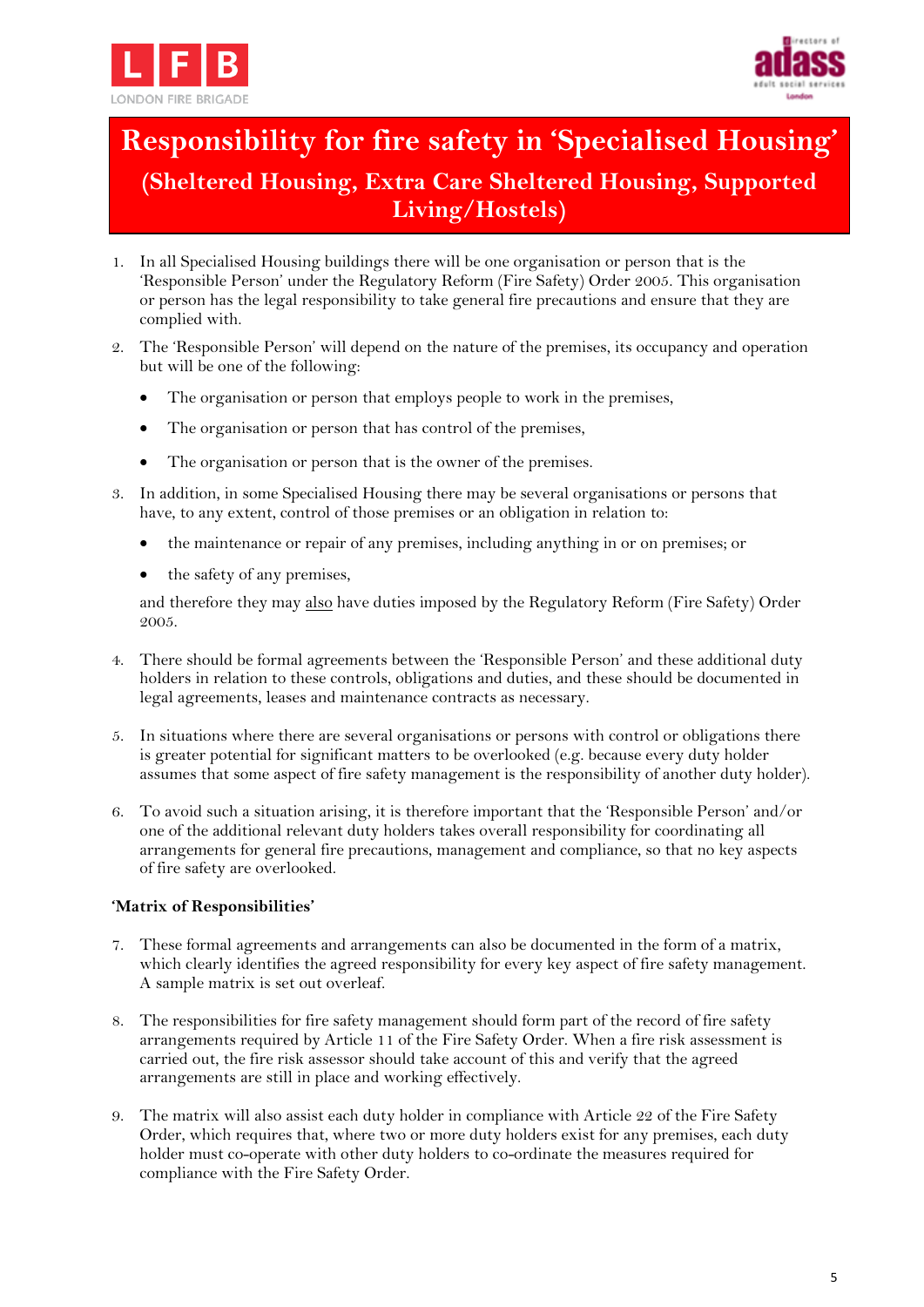



## **Responsibility for fire safety in Specialised Housing - Matrix of Responsibilities**

| <b>Aspect of Fire Safety Management</b>                                                                          | <b>Agreed Responsibilities</b> |                     |                                                                                                     |                  |                             |
|------------------------------------------------------------------------------------------------------------------|--------------------------------|---------------------|-----------------------------------------------------------------------------------------------------|------------------|-----------------------------|
|                                                                                                                  | Owner/<br>landlord             | Housing<br>Provider | Managing<br>Agent or<br><b>Facilities</b><br>Managers (if<br>different<br>from housing<br>provider) | Care<br>Provider | Commissioner<br>of Services |
| Overall responsibility for coordinating                                                                          |                                |                     |                                                                                                     |                  |                             |
| fire safety agreements & arrangements <sup>1</sup>                                                               |                                |                     |                                                                                                     |                  |                             |
| Building fire risk assessment                                                                                    |                                |                     |                                                                                                     |                  |                             |
| Person-centred fire risk assessment                                                                              |                                |                     |                                                                                                     |                  |                             |
| Testing of fire alarm system                                                                                     |                                |                     |                                                                                                     |                  |                             |
| Maintenance of fire alarm system                                                                                 |                                |                     |                                                                                                     |                  |                             |
| Testing of emergency lighting                                                                                    |                                |                     |                                                                                                     |                  |                             |
| Maintenance of emergency lighting                                                                                |                                |                     |                                                                                                     |                  |                             |
| Testing of sprinkler system                                                                                      |                                |                     |                                                                                                     |                  |                             |
| Maintenance of sprinkler system                                                                                  |                                |                     |                                                                                                     |                  |                             |
| Testing of smoke vents                                                                                           |                                |                     |                                                                                                     |                  |                             |
| Maintenance of smoke vents                                                                                       |                                |                     |                                                                                                     |                  |                             |
| Testing of door release mechanisms                                                                               |                                |                     |                                                                                                     |                  |                             |
| Maintenance of door release<br>mechanisms                                                                        |                                |                     |                                                                                                     |                  |                             |
| Testing of social alarm system                                                                                   |                                |                     |                                                                                                     |                  |                             |
| Maintenance of social alarm system                                                                               |                                |                     |                                                                                                     |                  |                             |
| Routine housekeeping inspections,<br>including checking fire doors, fire exit<br>doors, fire extinguishers, etc. |                                |                     |                                                                                                     |                  |                             |
| Maintenance of fire doors                                                                                        |                                |                     |                                                                                                     |                  |                             |
| Maintenance of fire extinguishers                                                                                |                                |                     |                                                                                                     |                  |                             |
| Maintenance of rising mains                                                                                      |                                |                     |                                                                                                     |                  |                             |
| Maintenance of lightning protection<br>system                                                                    |                                |                     |                                                                                                     |                  |                             |
| Provision of fire safety information to<br>new residents                                                         |                                |                     |                                                                                                     |                  |                             |
| Ongoing engagement with residents<br>regarding fire prevention                                                   |                                |                     |                                                                                                     |                  |                             |
| Ongoing engagement with residents to<br>remind them of fire procedures                                           |                                |                     |                                                                                                     |                  |                             |
| Fire drills (if applicable)                                                                                      |                                |                     |                                                                                                     |                  |                             |
| Maintaining a record of the fire safety<br>arrangements                                                          |                                |                     |                                                                                                     |                  |                             |
| Ensuring that fire procedures are up to<br>date                                                                  |                                |                     |                                                                                                     |                  |                             |
| Liaison with local fire service crews                                                                            |                                |                     |                                                                                                     |                  |                             |
| Training of staff                                                                                                |                                |                     |                                                                                                     |                  |                             |
| Inspections during contractors' works                                                                            |                                |                     |                                                                                                     |                  |                             |
| Provision of information to outside<br>contractors                                                               |                                |                     |                                                                                                     |                  |                             |
| Recording false alarms                                                                                           |                                |                     |                                                                                                     |                  |                             |
| Holding of relevant records re testing<br>maintenance, training, drills, etc.                                    |                                |                     |                                                                                                     |                  |                             |

 $\frac{1}{1}$  This is not intended to represent a legal interpretation of responsibility, but should reflect the agreement amongst duty holders in place for overseeing fire safety. (Ref: NFCC Fire Safety in Specialised Housing)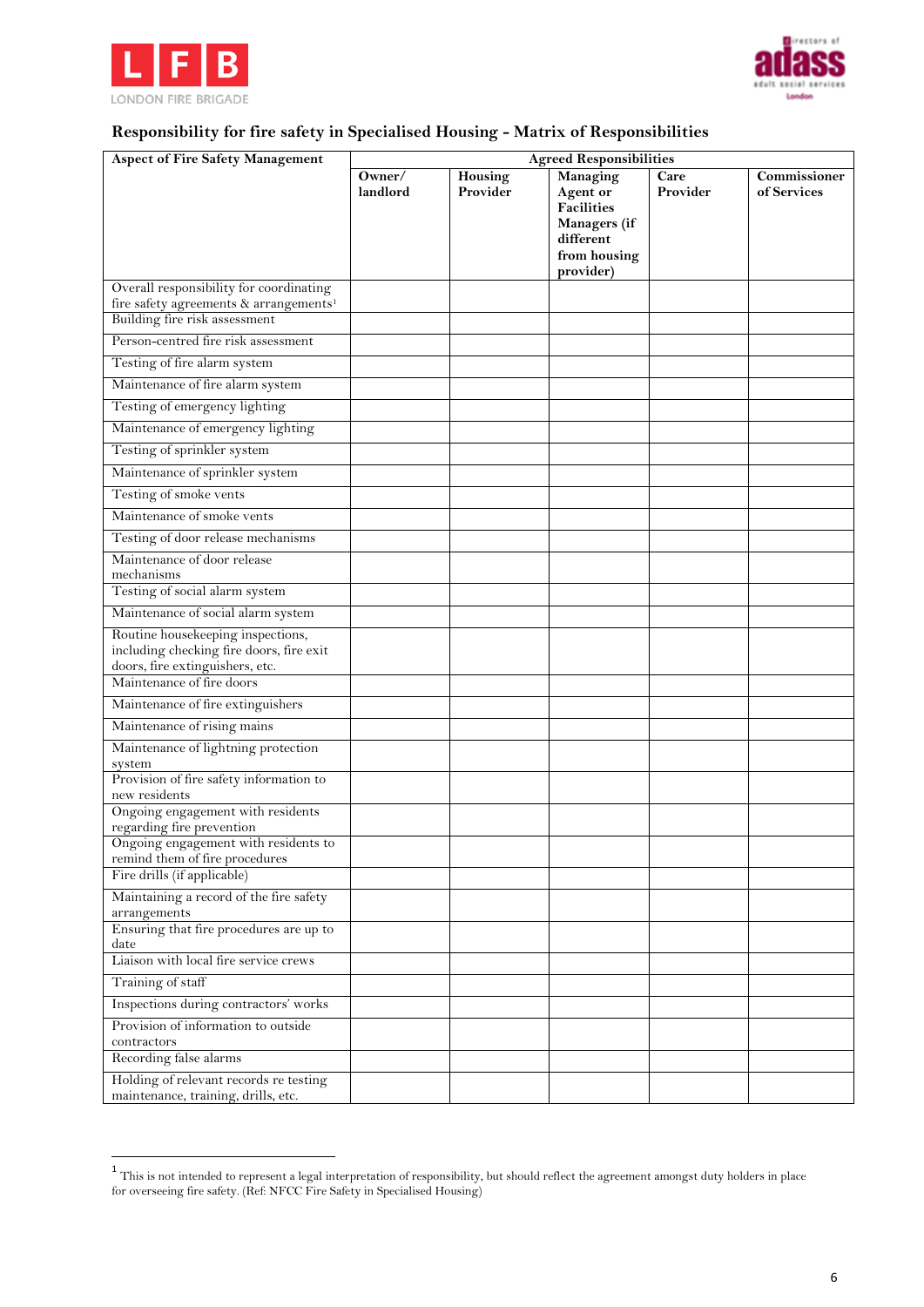| <b>Checklist for Person-Centred Fire Risk Assessment</b>                                                                                               |                                                                                                                                                                                                                                                                                                                                                                                                                                                                                                                                                                                                                                                                                                                                                                           |  |  |  |
|--------------------------------------------------------------------------------------------------------------------------------------------------------|---------------------------------------------------------------------------------------------------------------------------------------------------------------------------------------------------------------------------------------------------------------------------------------------------------------------------------------------------------------------------------------------------------------------------------------------------------------------------------------------------------------------------------------------------------------------------------------------------------------------------------------------------------------------------------------------------------------------------------------------------------------------------|--|--|--|
|                                                                                                                                                        | This simple checklist can be used by anyone who has contact with vulnerable residents -family<br>members, informal or paid carers, housing providers, adult Social Care, Health or Care Services.<br>Organisations using the checklist should ensure their contact details are included on the reverse. The<br>content (notably the checked boxes) may be adapted if required.                                                                                                                                                                                                                                                                                                                                                                                            |  |  |  |
| Name of Resident                                                                                                                                       |                                                                                                                                                                                                                                                                                                                                                                                                                                                                                                                                                                                                                                                                                                                                                                           |  |  |  |
| Full Address                                                                                                                                           |                                                                                                                                                                                                                                                                                                                                                                                                                                                                                                                                                                                                                                                                                                                                                                           |  |  |  |
| Date                                                                                                                                                   | Form completed<br>by                                                                                                                                                                                                                                                                                                                                                                                                                                                                                                                                                                                                                                                                                                                                                      |  |  |  |
|                                                                                                                                                        |                                                                                                                                                                                                                                                                                                                                                                                                                                                                                                                                                                                                                                                                                                                                                                           |  |  |  |
| Does the individual have an increased fire risk?<br>1.<br>If yes, tick all the fire risk<br>Yes<br>factors they exhibit<br>Skip to next question<br>No | Smoking - with signs of unsafe use of smoking or vaping materials (e.g.<br>smoking in bed).<br>Use of emollient creams that are petroleum or paraffin based.<br>Air pressure mattress or oxygen cylinders are used.<br>Unsafe use of portable heaters (e.g. placed too close to materials that could<br>catch fire).<br>Unsafe cooking practices (e.g. cooking left unattended).<br>Overloaded electrical sockets/adaptors or extension leads.<br>Faulty or damaged wiring.<br>Electric blankets used.<br>Previous fires or near misses, burns or scorch marks on carpets and<br>furniture.<br>Unsafe candle/tea light use (e.g. left too close to curtains or other items<br>that could catch fire or within easy reach of children or pets).<br>Other (please specify): |  |  |  |
|                                                                                                                                                        | Would the individual be less able to react to an alarm or fire?                                                                                                                                                                                                                                                                                                                                                                                                                                                                                                                                                                                                                                                                                                           |  |  |  |
| If yes, tick all the fire risk<br>Yes<br>factors they exhibit                                                                                          | Mental health issues (e.g. dementia, anxiety or depression).<br>Cognitive or decision making difficulties.                                                                                                                                                                                                                                                                                                                                                                                                                                                                                                                                                                                                                                                                |  |  |  |
| Skip to next question<br>No                                                                                                                            | Alcohol dependency or misuse of drugs.<br>Sensory impairments (e.g. hard of hearing or sight loss).                                                                                                                                                                                                                                                                                                                                                                                                                                                                                                                                                                                                                                                                       |  |  |  |
|                                                                                                                                                        | Other (please specify):<br>Mental health issues (e.g. dementia, anxiety or depression).<br>Cognitive or decision making difficulties.                                                                                                                                                                                                                                                                                                                                                                                                                                                                                                                                                                                                                                     |  |  |  |
|                                                                                                                                                        | Does the individual have a reduced ability to escape?                                                                                                                                                                                                                                                                                                                                                                                                                                                                                                                                                                                                                                                                                                                     |  |  |  |
| If yes, tick all the fire risk<br>Yes<br>factors they exhibit                                                                                          | Have restricted mobility, are frail or have a history of falls.<br>Are blind or have impaired vision.                                                                                                                                                                                                                                                                                                                                                                                                                                                                                                                                                                                                                                                                     |  |  |  |
| No<br>Skip to next question                                                                                                                            | Lacks capacity to understand what to do in the event of a fire.<br>Is a hoarder, or there are cluttered or blocked escape routes.                                                                                                                                                                                                                                                                                                                                                                                                                                                                                                                                                                                                                                         |  |  |  |
|                                                                                                                                                        | Are bed or chairbound.<br>Internal doors are left open at night.                                                                                                                                                                                                                                                                                                                                                                                                                                                                                                                                                                                                                                                                                                          |  |  |  |
|                                                                                                                                                        | Would be unable to unlock front door to escape.                                                                                                                                                                                                                                                                                                                                                                                                                                                                                                                                                                                                                                                                                                                           |  |  |  |
|                                                                                                                                                        | Other (please specify):                                                                                                                                                                                                                                                                                                                                                                                                                                                                                                                                                                                                                                                                                                                                                   |  |  |  |